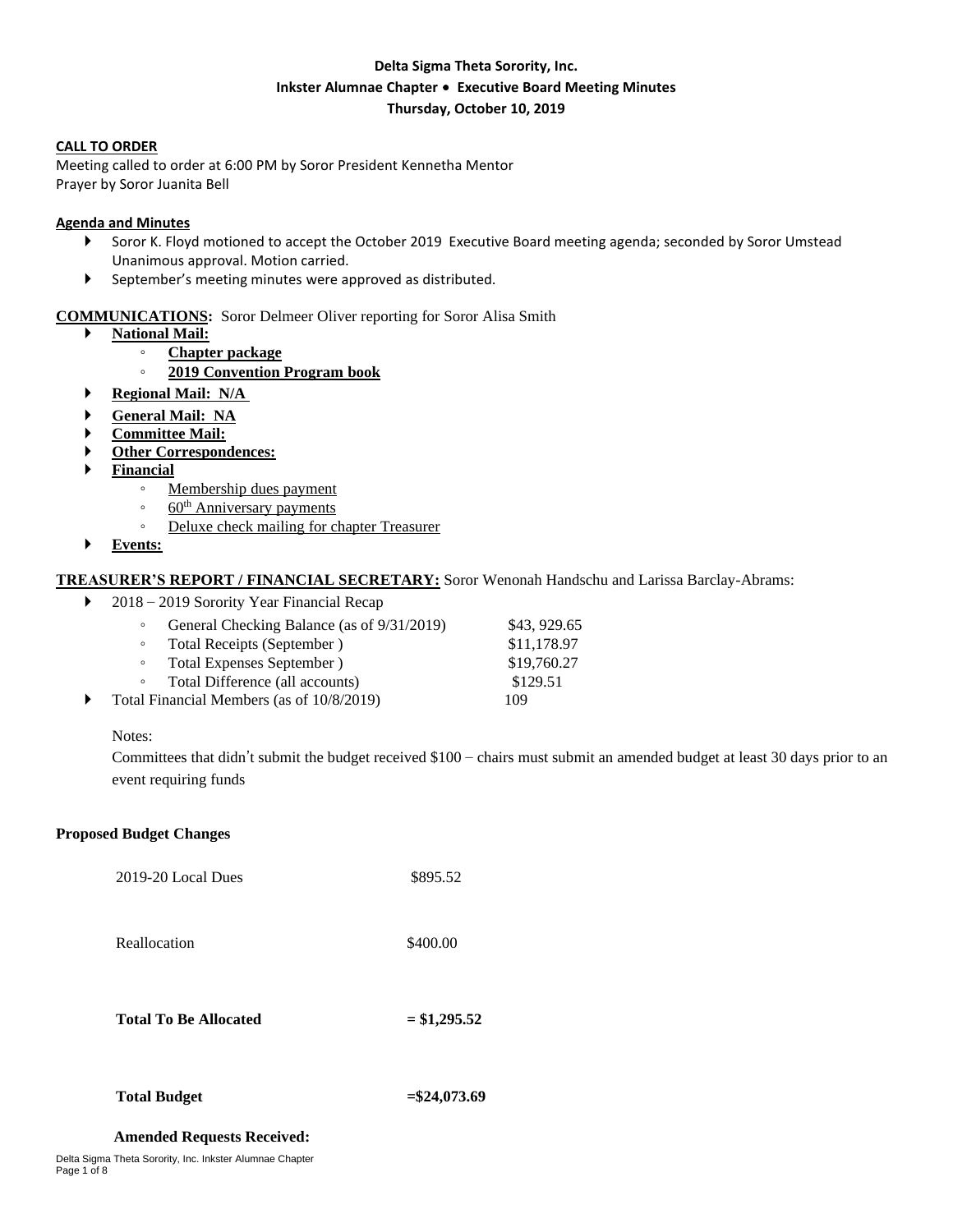- Political Awareness: \$175.00
- NPHC: \$50.00
- $\triangle$  ICT (Website): \$114.00
- Care & Concern: \$50
- Liability Insurance: \$400.00
- $\triangle$  May Week: \$355.52
- Dues Overpayment to Scholarship: \$25.00
- Dues Transfer to Southfield: \$126.00
- $\triangle$  Reallocation of Unconsumed Funds:
- 2019 National Convention: \$150
- Chapter Picture: \$250

**Motion: Approve Proposed Budget Changes as presented. Move by Soror Barclay-Abrams and Second by Soror Handschu. Unianimously approved and motioned carried.** 

**ADMINISTRATION**: Soror President Kennetha Mentor

## **LOCAL UPDATES**

- October is Breast Cancer Awareness Month!-IAC will wear pink on October 17 at our Hustle for Cure Event. Deltas wear Pink for a Cause.
- Committee Chairs-there will be NO incomplete events on the Sorority Calendar. Please include: event, date, time, location, and audience.
- We're looking for a few good Sorors!!!- Co-Chair is needed for Economic Development
- Financial-Check requests will only be available at Eboard and General Body Meeting per Policies and Procedures, or any time or place designated by the President and fiscal officers.
- Time Keeper: Soror Michelle Glenn. 2 minute Committee Reports per Policy and Procedures. Color Code: Green-Go, Yellow-1 Minute Warning, Red-Stop
- October Chapter meeting location: New Hope Baptist Church-8900 Pardee Rd. Taylor, MI 48180. We will take chapter picture, executive board pictures, and executive committee pictures beginning at 9am. Attire: Black dress or black blouse with black skirt/slacks along with red blazer, pearls, and black shoes.
- 54th National Convention in New Orleans, LA.-July 2019. Congratulations to ICT for "Winning the Internet" and Shareia Carter for being part of the inaugural class of Delta Pearls. Congratulations Sorors!!!
- Saturday, August 24th –Leadership Day
- Tuesday, September 3<sup>rd</sup> Back to School Red Carpet Welcome, Rawsonville Elementary School, Soror Tracy Causey-Bryant, Principal
- Saturday, September 7<sup>th</sup> Mardi Gras Round Up! Congratulations! 2nd VP Soror Jami Umstead and Co-Chair1st VP Juanita Bell and the ENTIRE Committee
- Committee Chairs-there will be NO incomplete events on the Sorority Calendar. Please include: event, date, time, location, and audience.
- Committee Chairs-Do you have access to your IAC email?
- Financial-Check requests will only be available at Eboard and General Body Meeting per Policies and Procedures, or any time or placec designated by the President and fiscal officers.
- IAC MIT Vote Saturday, September 28, 2019
- Monthly Chapter Meeting Location: WCCCD in Belleville, MI. Sisterhood Hour 10 a.m.; Chapter Meeting at 11am. Suggested Attire is all Black.

# **NATIONAL**

Spring and Summer 2020 Internships available for students with St. Jude Children's Research Hospital Arts and Letters-Pride in Our Heritage Merchandise available on the National website! Delta Authors Directory-Vol 5. available on the National website!

# **REGIONAL**

- Approval from Regional Director received to proceed with Chapter MIT and MC Training.
- OH/MI/ON Cluster- October 11-13, 2019 in Columbus, OH. Registration is now closed.
- Regional Day of Service-October 19, 2019-Diaper Drive at Booker T. Dozier Recreation Center
- Scholarship & Standards Webinar: Branding-Oct 22 and Oct 24 at 8pm EDT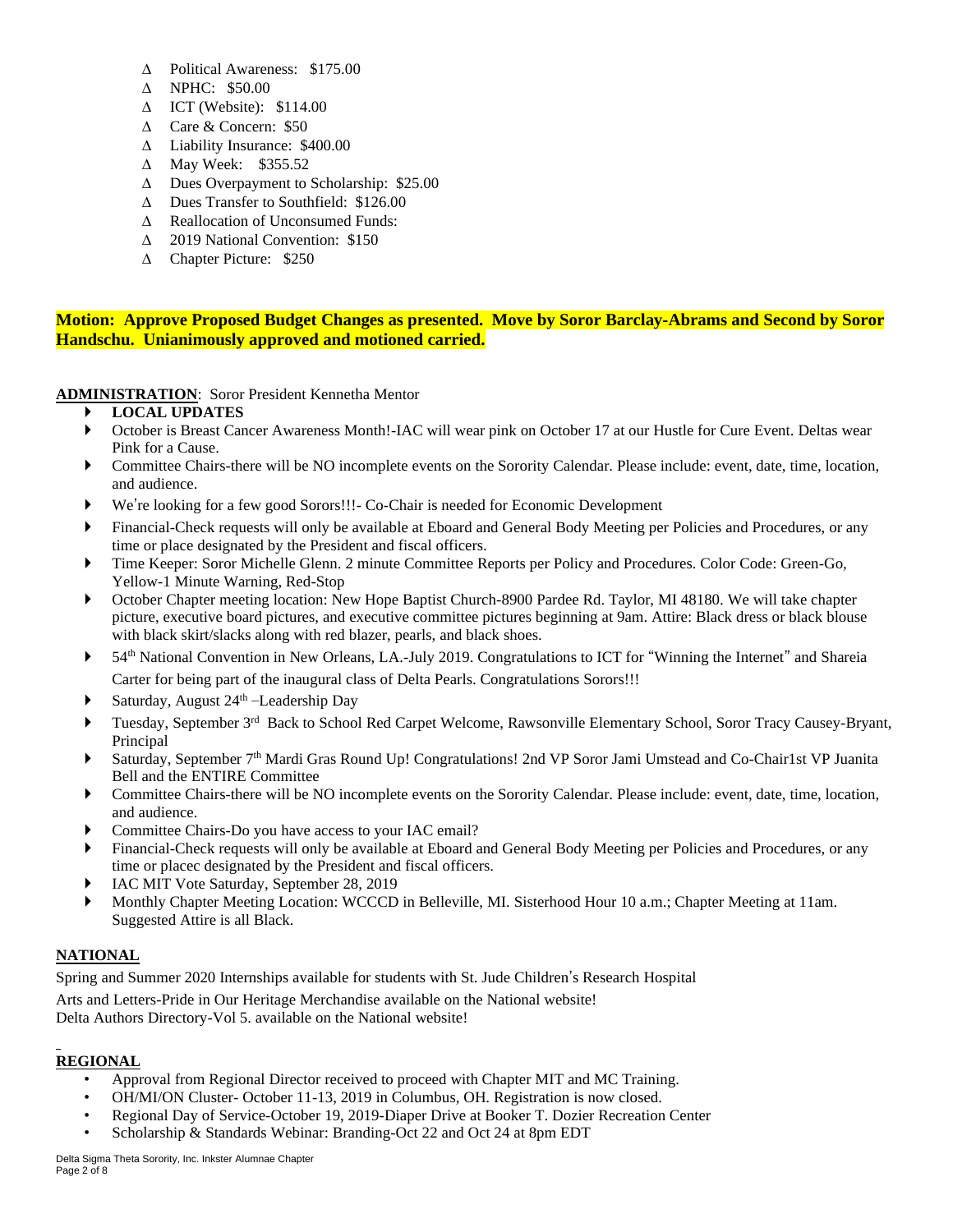- Regional Day of Service Call: 10/14 at 9pm EDT
- Midwest Missile Deadlines:
	- Fall 2019-Oct 27
	- Spring 2020-March 29
	- Regional conference edition-June 7
- Sorority Pin is now 10k gold and will be available to purchase on the National website soon!

## **PROGRAM PLANNING: Soror Juanita Bell**

- **PAST EVENTS**
- Committee Check Up 10/6/2019
- Items covered:
- ▶ Committee Calendar updates
- Monthly committee reports -Effective ways to meet the 2 minute guidelines
- Demographic reports
- Email access
- **UPCOMING EVENTS**
- Risk Management Training: Sunday October 27, 2019: Sorors/ IAC Youth Volunteers / Parents and Participants. Caroline Kennedy Library 24590 George St. Dearborn Heights, MI 3:00 pm – 4:30 pm
- Risk Management Training: Conference call: Wednesday October 30, 2019 7:30 PM 9:00 PM
- Conference  $#$  listed below  $-$  Sign in sheet is available today.
- Committee Check Up (CCU):
- These meetings will be held the Sunday prior to the Executive board meeting each month unless otherwise noted:
- November 3rd, December 8th
- Recommended duration: 1 hour: Time: 8:00 pm
- Conference Access Number: 1-218-895-2338

Conference Passcode: 491249

- ▶
- **Reminders:**
- Committee Chairs, please submit all Demographic Reports electronically to: 1styp@inksterdeltas.org after your event, prior to the E-board or Chapter meeting immediately following your event.
- Please submit all calendar events electronically to: 1styp@inksterdeltas.org Include your committee meeting dates/time and event locations, dates and times when they are finalized so the Calendar can be updated.
- The calendar has been updated and can be found on the IAC website in the crimson cabinet. The password is: **TrueGrit59**

## **MEMBERSHIP:** Soror Jami Umstead

- **PAST EVENTS**
- MIT was passed at last chapter meeting. Currently searching for venues to hold meetings and activities as well as **securing potential dates for training. Once solidified a calendar will be provided to chapter.**
- A special thanks to my awesome Sorors who were a part of the Round Up committee. The beautiful decorations, informative slide shows, good food, tasty cake, vendors, games….. I could not have done this with out any of you and I appreciate you for all of your hard work.

## CARE & CONCERN

- **Please keep the following Sorors in your thoughts and prayers:**
- **Soror Elizabeth Gilreath in the loss of her brother**
- **The family of Soror Geri Johnson, Soror Kathryn Adams (1st IAC chapter president) daughter in law.**
- **All of the Sorors of IAC…..we all stand in the need of prayer!!!**
- **Presentations:**
- **25 years – Soror Tracee Davie Patterson**
- **2017-2019 Bieniumm awards**
- Thanks for your Service Sorors!!!!!! To all of our Sorors in IAC and across the globe your service is appreciated!!!!

| <b>October Birthdays:</b> |       |
|---------------------------|-------|
| Elizabeth Gilreath        | Oct 1 |
| Jennifer Marie Howard     | Oct 2 |
| Lisa Harston-LeDoux       | Oct 4 |
|                           |       |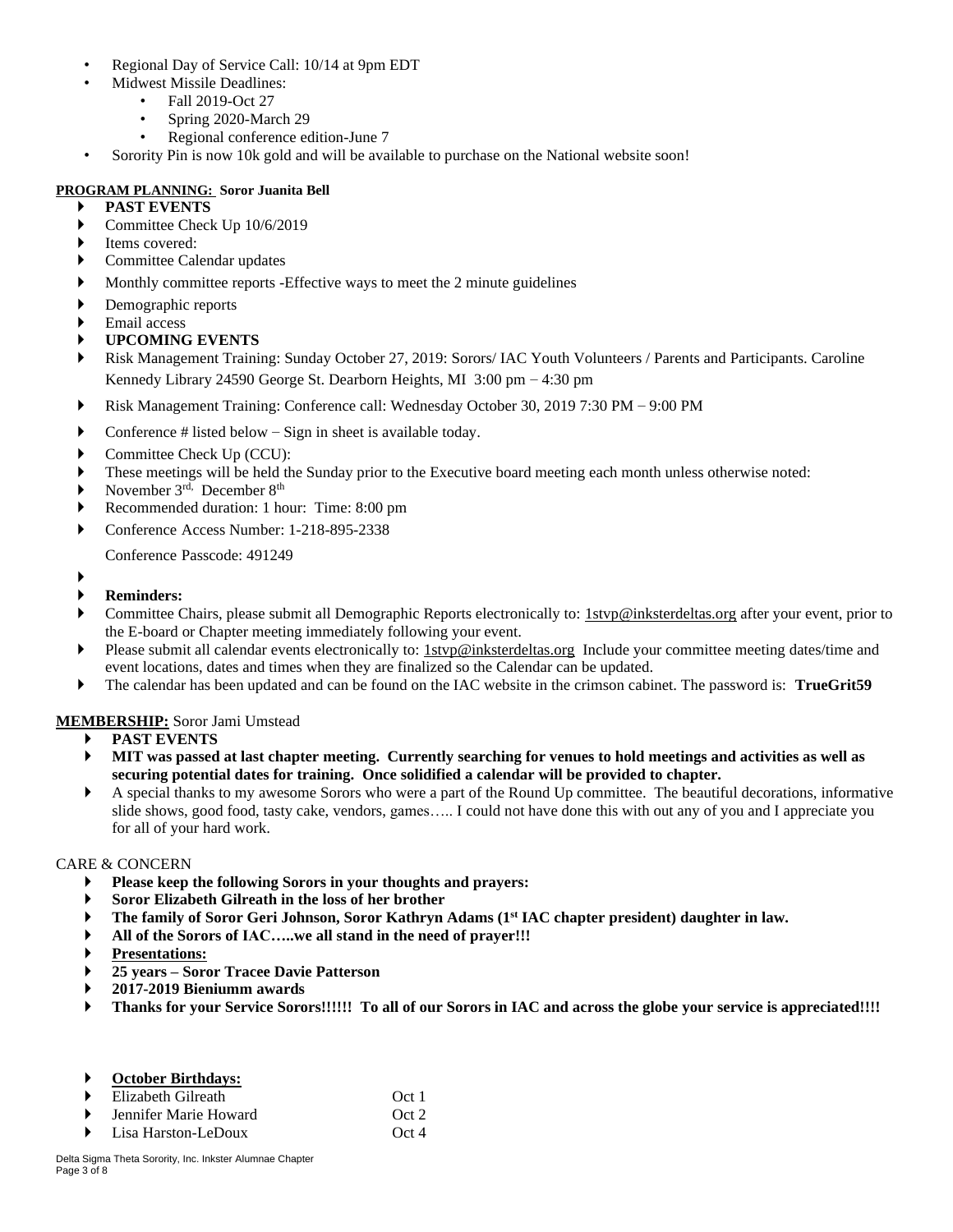| Soraya Farver        | Oct 5  |
|----------------------|--------|
| Carlene Bills        | Oct 6  |
| Shai James           | Oct 6  |
| Tamara Hunter        | Oct 13 |
| <b>Eunice Willis</b> | Oct 19 |
| Deronda Dinkins      | Oct 20 |
| <b>Arlice Nobles</b> | Oct 25 |
| Julia Pitts          | Oct 31 |

### **October Anniversaries**

#### **EXPRESS 34**

| ▶ | Devora Cooper       | IAC        | 10/26/1991 |
|---|---------------------|------------|------------|
| ▶ | Corell Jones        | <b>IAC</b> | 10/26/1991 |
| ▶ | Theola Jones        | <b>IAC</b> | 10/26/1991 |
| ▶ | Justine Hughes      | <b>IAC</b> | 10/26/1991 |
| ▶ | Carolyn Kimbrough   | <b>IAC</b> | 10/26/1991 |
| ▶ | Phyliss Martin      | IAC        | 10/26/1991 |
| ▶ | Kym Maynor Legreair | <b>IAC</b> | 10/26/1991 |
| ▶ | Peggye Rankin       | <b>IAC</b> | 10/26/1991 |
| Þ | Sheron Williams     | <b>IAC</b> | 10/26/1991 |

## **UPCOMING EVENTS (within 30 days)**

- Membership committee meetings will be held the first Tuesday each month unless otherwise noted:
	- **November 5 th December 3 rd**
	- Recommended duration: 1 hour: Time: 8:00 pm
	- **Conference Access Number**: 1-218-895-2338
		- **Conference Passcode:** 421679

### **October 26, 2019 Fellowship Hostesses:**

- Kennetha Mentor, Tyara Montgomery, Jenita Moore, Tiffany Moore, Eboni Murray, Kenyatta Myricks, Michele Nelms, Arlice Nobles
- **October 26, 2019 Check-In Hostesses:**
- Community Service Committee
- **Chapter Visitors**
- **IN BEFORE WE BEGIN RAFFLE**

## **DELTA ACADEMY:** Soror Shareia Carter

## **Past Events:**

- We held our Induction on October 5 with 12 girls and a room full of family and sorors as support. Soror D'Angela Pitts was fabulous as our keynote and shared many nuggets. It was wonderful. See photos
- **UPCOMING EVENTS (within 30 days):**
- Committee Conference Call, Wednesday, October 23, 2019 at 9pm (605-468-8003, 169951#)
- Saturday, November 2, 2019, we will be at Gleaners Food Bank for our community service project from 9am-11:30am, 25670 Northline, Taylor, MI 48180

## **DELTA GEMS: Soror Danita Tucker**

## **PAST EVENTS**

**10/4/18** - GEMS Kick Off Meeting held at the Caroline Kennedy Library, 6:30pm-8:00pm, there were 18 GEMS in attendance. The GEMS Membership Guide was reviewed. We had a "Let's Get to Know Each Other" activity, that included the girls inducing themselves and their interests. GEMS usually choose their workshop topics, some workshop ideas presented by the girls were a natural hair care seminar, fashion/talent show to support self-esteem, a career day and tips on how to start your own YouTube channel.

## **UPCOMING EVENTS**

10/19/19, Sister Strut Breast Cancer Walk (pending approval from the Regional Director)

11/7/19, GEMS Meeting, 6:00pm-8:00pm, Caroline Kennedy Library. GEMS will elect their executive board (President, Vice President, Secretary, Treasurer and Chaplin), each candidate will give a 1-2 minute speech.

11/16/19, Community Service Activity-Gleaners Taylor Distribution Center, 1:00pm-3:30pm, 25678 Northline Rd., Taylor, MI. Next Committee Call: 11/4/19, 8:30pm-9:30pm, #(218)895-2338, Passcode #640689

# **SCHOLARSHIP & FUNDRAISING: Soror Vivian Kirkland**

#### **PAST EVENTS**

Delta Sigma Theta Sorority, Inc. Inkster Alumnae Chapter Page 4 of 8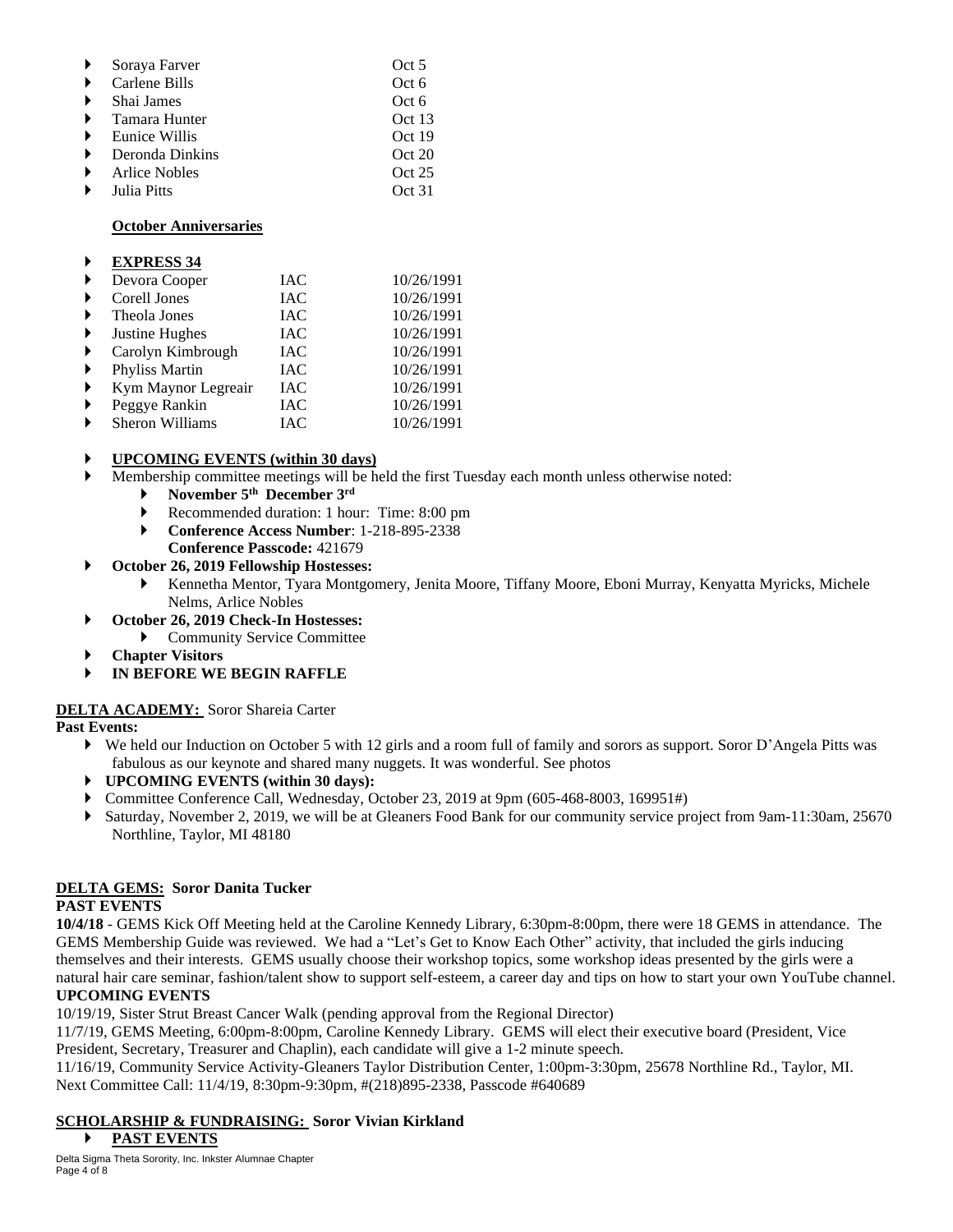- 9/28/19 Kicked-off for Bi-Annual IAC \$100 Scholarship Donations
- Goal: 100% participation from IAC Sorors!
- Monies due by March 1, 2020
- 10/8/19 1 st Committee Conference Call

# **UPCOMING EVENTS:**

- 10/10/19 Submitted Check Requests for Farcia Zawu, Crystal Bragg
- 11/7/19 Scholarship presentation to Delta GEMS
- **COMMITTEE NOTES:**
	- Scholarship Recipient Mercedes Neal requested delayed receipt of funds until the winter semester (January 2020)

# **COMMITTEE MEETING INFORMATION:**

◦ 2nd Tuesdays, 7p, Phone: 218- 895-2338, Passcode: 685214

## **ADS & Publicity: Soror Paula Wiley**

The full page ad for Tau Chapter for their annual scholarship event was not submitted in time for them to publish the ad. No payment was made to Tau Chapter.

# **Arts & Letters: Soror Tyara Montgomery**

- Upcoming Events
- What**:** The Movie **"Harriet"**
- Where: **Emagine Canton** 39535 Ford Rd Canton MI.
- When: **Friday November 1, 2019 7:00p.m.**
- **Tickets are \$25 (movie ticket & drink)**

## **Policy & Procedure - Soror Paula Wiley**

 Sorors that submitted policy change forms prior to September, the committee has received them and will review them. The committee encourages sorors that would like to make further changes to please do so.

## **AUDIT: Soror Melissa Crumbley**

**No Report**

# **COLLEGIATE TRANSITION TASK FORCE – Soror D'Angela Pitts**

- **ACTION ITEMS:**
- The collegiate chapter is currently on a Cease and Desist, activities are on hold for now.
- If still on C&D in November, will open community service to the chapter
- **UPCOMING EVENTS**
	- Dec 21st Feed the Homeless community service –Gleaners Food Bank in Taylor 9am-11:30am
	- January 18th Career Fair– New Hope Church in Taylor, MI at the gymnasium 10am-1pm

# **INFORMATION, COMMUICATION & TECHNOLOGY: Soror Karisha Springer-Floyd**

- **COMMITTEE MEETING INFORMATION:** *This information is for e-Board only, not the General Membership Meeting.*
- The ICT Committee has submitted a checklist to the President and 1<sup>st</sup> VP for review and approval. We recommend that the checklist be submitted by committee chairs to ICT@inksterdeltas.org when a request is being made of the committee.
- **ICT** is requesting *five* days to receive, acknowledge, assign and process requests.
- All requests should be sent to the ICT mailbox.
- Remember to have all flyers approved by the President before asking ICT to post publicly (on the IAC web site or social media).
- Any committee chairs needing hands-on assistance with accessing email or conference lines are asked to submit a request to ICT@inksterdeltas.org and a member of the committee will schedule a time to to meet with you.

# **COMMUNITY SERVICE: Soror Debra Dixon**

# **PAST EVENTS**

◦ IAC Highway Cleanup the Highway was a great success. Sorors came out on October 5, 2019 at 9:00am to support the event. Thanks you Sorors.

# **UPCOMING EVENTS:**

- Midwest Regional Day of Services
- IAC and Samaritas Family Center are hosting a diapher/disposable training pants drive on October 19, 2019 from 9:00am – 12noon. This event will be held at the Booker T. Dozier Recreation Center (Parking Lot) 2025 Middlebelt Rd. Inkster, MI 48141. We are asking all Sorors to please come out and support**.**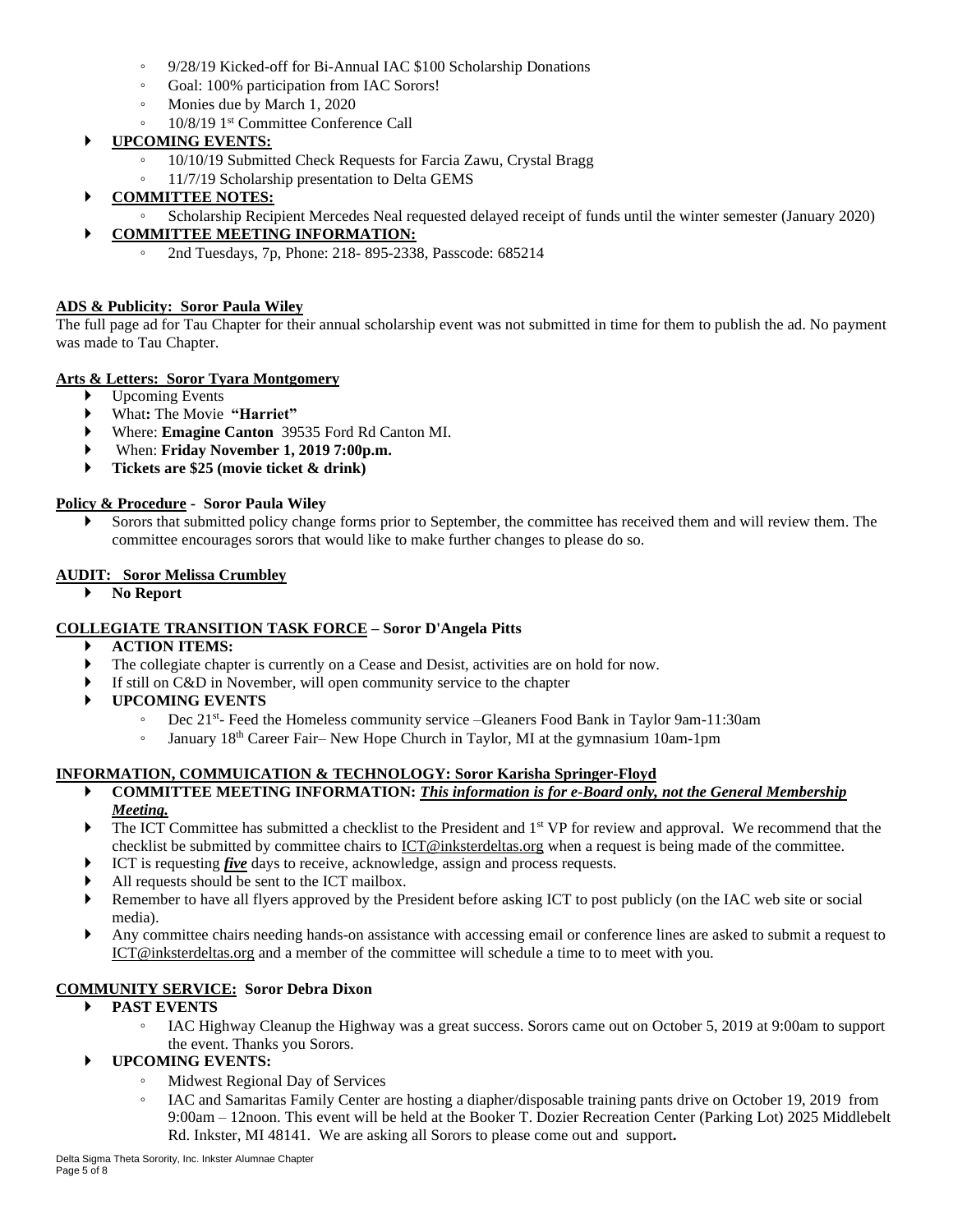## **DELTA DEARS: Soror Martin**

### **NO REPORT**

## **EMERGENCY RESPONSE TEAM**: **Soror Lucinda James-Smith**

## **ACTION ITEMS:**

- Ongoing education and training opportunities for IAC members to maintain a level of emergency preparedness in current service areas
- Maintain Red Envelope ERT Collection/Binder ongoing collection.

## **October 2019**

- Fire Safety Awareness 2019 Educational Sheet
- Committee Member recruitment for the Sorority Year 2019-2020, interested members reach out to 1stVP@inksterdeltas.org
- Continue to work closely with Wayne County Community College designated security team (chapter meeting) and provide educational materials on emergency preparedness.
- Display of Safety Prevention Items for members to view and be educated on for home. See Attach Picture.
- ERT UPDATES & DREF assistance.
- UPCOMING EVENTS: November & December 2019
	- Winter Safety Tips November thru December 2019
		- IAC Members and visitors provided education on Fire Safety options and community resources in IAC service areas

## **ECONOMIC DEVELOPMENT:**

NO REPORT

# **HOUSING & PROPERTIES: Soror Latanya Beanum**

No Report

## **INTERNATIONAL AWARENESS & INVOLVMENT: Felicea Shumate**

- ▶ Upcoming Events:
	- AIDS Day Event December 1 st
	- Conference Call  $2<sup>nd</sup>$  Thursday

# **PHYSICAL MENTAL & HEALTH: Soror Antoinette Byrd-Carr**

# **UPCOMING EVENTS:**

- Domestic Violence Awareness Program
	- Oct 22, 2019
	- Western Wayne Family Health Center
	- Inkster MI
	- 6-8pm Speaker: Darice Ray
	- Breast and Cervical Cancer Awareness Program
		- Womens Health Day
		- Oct 29, 2019
		- Western Wayne Family Health Centers
		- Inkster MI
		- 9am-6pm
		- Volunteers needed to greet patients, assist with craft table, provide information of Breast and Cervical Cancer

# **POLITICAL AWARENESS: Soror Tammy Prince**

- PAST EVENT
	- National Voters Registration Day at Robichaud High School 09/24/2019.
	- UPCOMING EVENT
	- Voter Registration Drive at Henry Ford Community College, October 17, 2019 during hustle night. 5101 Evergreen RD. Dearborn, Michigan 48128

## **NOMINATING: Soror Carlene Bills:**

## **These Sorors have been verified to run for the positions listed below**

Delta Sigma Theta Sorority, Inc. Inkster Alumnae Chapter **Position Danita Tucker Jewels Kim Maynor-Lagreair Jewels Larissa Barclay Abrams Jewels**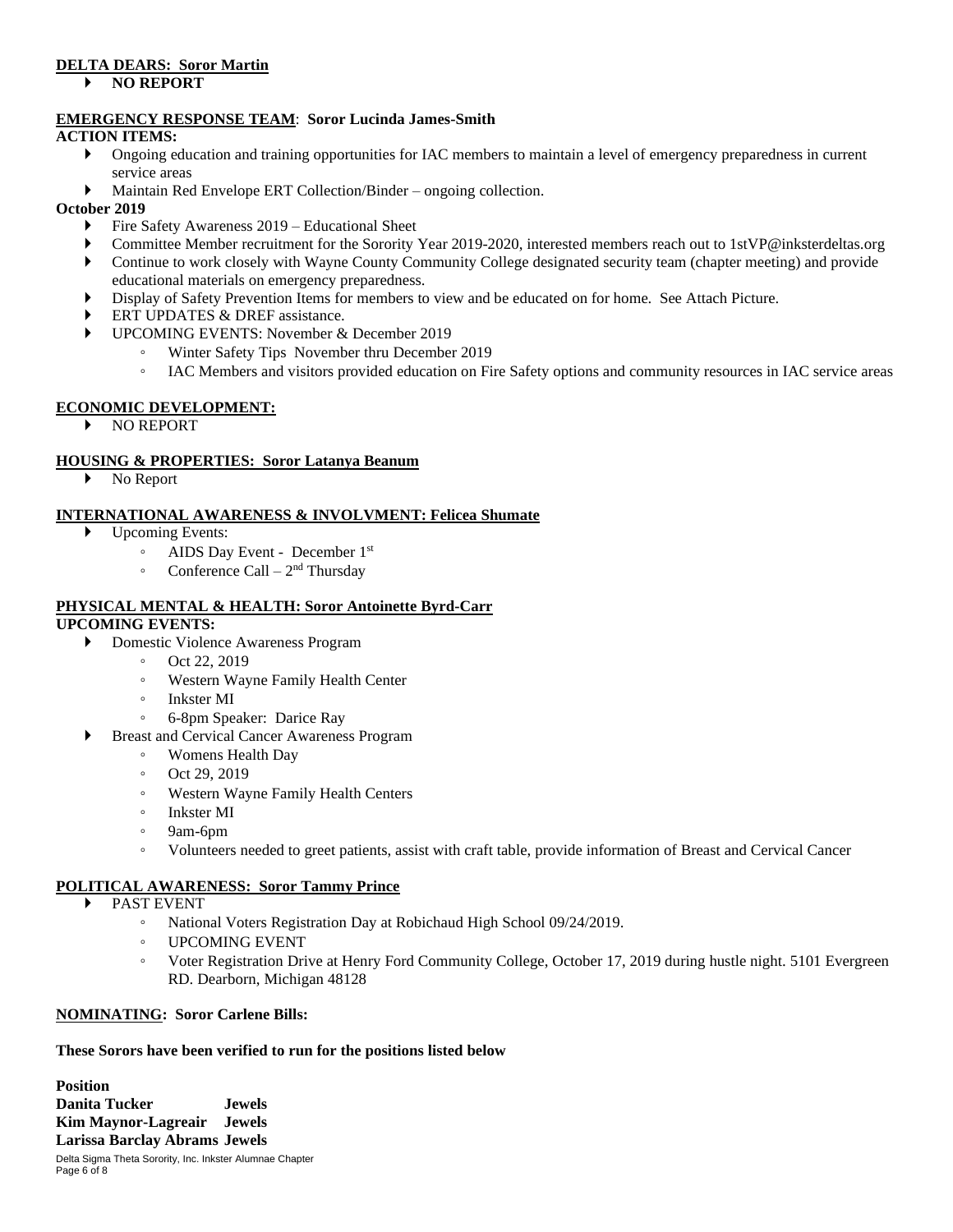| <b>Faith Ivey</b>          | <b>Jewels</b> |  |
|----------------------------|---------------|--|
| <b>Rosalyn Bilberry</b>    | <b>Jewels</b> |  |
| <b>Lisa Harston-LeDeux</b> | <b>Jewels</b> |  |
| <b>Sheron Williams</b>     | <b>Jewels</b> |  |
| TBD                        | <b>Jewels</b> |  |
| TBD                        | <b>Jewels</b> |  |
| Juanita Bell               | <b>Muses</b>  |  |
| <b>Tamara Hunter</b>       | Odyseey       |  |

**The following Sorors do not meet the requirements per Policy and Procedures D'Angela Pitts Antoinette Byrd-Carr Michelle Glenn**

### **NPHC - Soror Laurecia Smith-Witherspoon**

- **PAST EVENTS:**
- The first Greek Sip was held Thursday, October 3, 2019 at Kola Lounge in Southfield, MI. This will be an event held once a quarter, all proceeds from door sales go to fund scholarships. Thanks to those IAC Sorors who attended!
- **UPCOMING EVENTS:**
- Next NPHC Meeting will be:
- Sunday, October 27, 2019 at 3pm
- There is still a need for a Co-Chair for NPHC, so if you are interested please see me directly!
- All updated NPHC events/fliers are posted regularly on the IAC Internal Facebook Page!

## **60th Anniversary – Soror Helena Williams**

- PAST EVENTS:
- Conference Call September 24, 2019
- UPCOMING EVENTS:
- Hustle for a Cure: Thursday, October 17, 2019: We are partnering with Physical and Mental Health to host Hustle for a Cure for Breast Cancer Awareness at Henry Ford College in 5101 Evergreen Rd, Dearborn. The time is 6:30-8:30. Our Hustle Instructor will be Steven Sturkey.
- 60th Anniversary Celebration
- Saturday, December 14, 2019 at The Dearborn Inn Hotel located at 20301 Oakwood Blvd in Dearborn, Michigan. The celebration will begin at 5:00 pm and our theme is "Igniting A.N.G.L.E.S. is part of our 2019-2021 Biennium Theme. We also have Dr. Paulette Walker , 25th National President of Delta Sigma Theta Sorority, Inc. as our guest speaker. Tickets are \$100.00 each. It will be sure to be an amazing evening. We have rooms that have been blocked for us at the hotel until November 22, 2019.
- Our next Conference Call is Tuesday, October 15, 2019
- Time: 7:30 pm 8:30 pm
- Conference Access Number: 1-218-895-2338
- ▶ Conference Passcode: 956397
- Reminders:
- Tickets can be purchased via PayPal as well as by check.

#### **UNFINISHED BUSINESS:**

Soror Shivers – Annouced she is the Economic Development Chair

Soror V. Kirkland- Shared Scholarship report

Soror P. Wiley – Shared Policy & Procedure report Forms are available

Soror Carlene Bill announced Jewels nominations that met the eligibility requirements. Two spots available for Jewels. Soror Handschu – Contact Soror Handschu if you are a committee chair and need to know your budget

#### **NEW BUSINESS:**

N/A

#### **Announcements**:

Soror J. Bell – Western Wayne NAACP freedom fund dinner is Sunday, Oct 20<sup>th</sup>. Asking Sorors to participate in the dinner. Taking place at the Prestige Banquet, Allen Park

Soror T. Smith - Will be serving as the Presiding Officer at the Omega Omega Service for Soror Geraldine Johnson